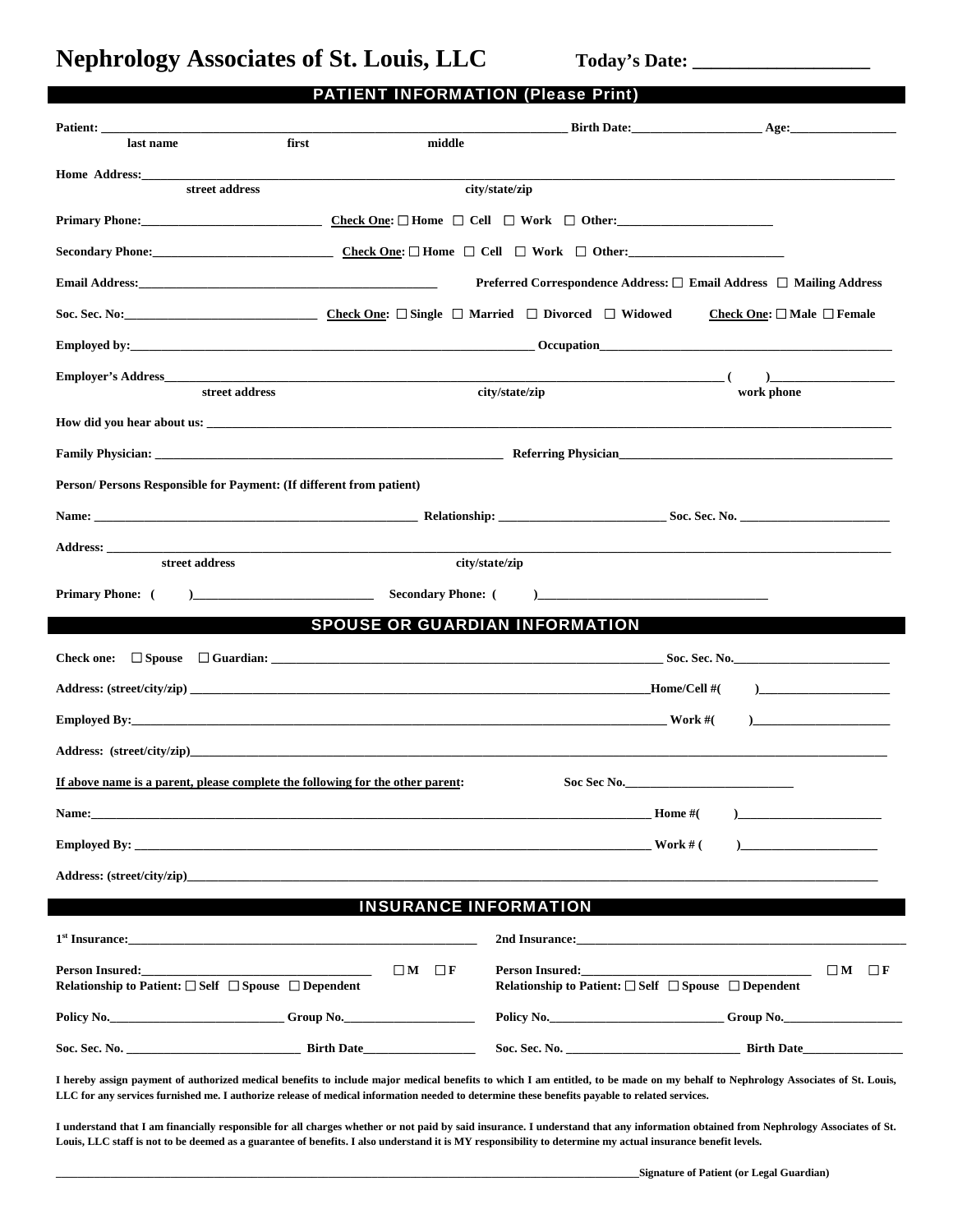#### **Patient Name:**  $\qquad \qquad \text{AUTHORIZATION FOR TREATMENT}$ **FINANCIAL RESPONSIBILITY FINANCIAL INTEREST DISCLOSURE**

#### **1. CONSENT**

I authorize my physician and other physicians that may treat me, their associates and assistants and Nephrology Associates of St. Louis, LLC (hereinafter referred to as "NASTL"), its staff, employees, agents and students to provide the medical care considered advisable by my physician. In consenting to treatment, I have not relied on any statements as to results. My physician will provide a clear description of the treatment ordered or recommended the material risks associated with the proposed treatment, excepted benefits of the treatment, a comparison of the benefits versus no treatment, and reasonable alternatives to the recommended treatment. My participation in treatment will indicate the above referenced benefits and risks have been fully explained. My signature consenting to treatment will also signify my clear understanding that I am always in control of what treatment is performed and that I may, at any time, refuse all or any part of the recommended treatment. I may also withdraw from treatment at any time.

#### **2. STORAGE AND RELEASE OF INFORMATION**

 I consent to the electronic storage and transmission of patient information, including medical information. I herby authorize NASTL, its affiliates, and my treating physician to release by electronic means or otherwise any medical, prescription and/or billing information concerning my care, including copies of my medical records, to the following:

**A**. Any health professional, including but not limited to my referring physician, involved in my care for the purpose of facilitating the continuity of my medical care.

**B.** Any person or entity responsible for, or any person or entity acting as an agent for, the party responsible to pay for the medical services rendered to me at NASTL by employees of NASTL or any person providing services at NASTL or any affiliate. The parties responsible to pay may include third party payors, self-insurers, workers' compensation carriers and governmental agencies.

**C.** Any governmental or other entity as required by law for purposes of reporting or for purposes of determining eligibility in government sponsored benefit programs.

**D.** Any person or entity participating in quality studies, utilization review or similar studies of the care rendered by NASTL, affiliates, and/or their physicians, provided that those studies are deemed appropriate by NASTL, affiliates, and/or their physicians.

**E.** Any continuing care, residential, or long-term care facility, or home health agency for the purpose of providing services for my care.

I acknowledge that the above authorization for release of information to the above-mentioned has no expiration date and is valid to authorize the release of medical records and billing information at any time a valid request is received.

#### **3. HEALTH INSURANCE BENEFITS**

I understand that any insurance I may have is a contract between me and my insurance company. NASTL is not a party to this contract, in most cases. In cases where NASTL is a party to my insurance contract, NASTL will handle claims according to its agreement with the insurance company. NASTL will not become involved in disputes between me and my insurance company regarding deductibles, co-payments, covered charges, secondary insurance, "usual & customary" charges, etc, other than to supply factual information as necessary. I understand I am responsible for verifying my level of benefits with my insurance company, obtaining appropriate referrals or preauthorization's from my insurance carrier or my primary care physician, and for coverage of supply & educational items, probes, or other durable medical equipment (DME) should such items be needed. I am also responsible for timely payment on my account.

#### **4. MEDICARE/TRICARE/VA INSURANCE BENEFITS**

I certify that the information given by me in applying for payment under Title XVIII of the Social Security Act is correct. I authorize the release of medical or other information to the Social Security Administration or its intermediaries or carriers concerning this or a related Medicare claim filled by NASTL. I request that payment of authorized benefits be made on my behalf. I understand that I am responsible for the Part B deductible for each year.

#### **5. GUARANTEE FOR PAYMENT**

I accordance with the above terms and in consideration of the services provided to the above named patient by NASTL the undersigned agrees, whether he/she signs as patient or guarantor, to pay NASTL for all services rendered. If the requirements for referral, second opinion or pre-certification of care, as outlined by my insurer, benefit plan or other payor, have not been followed, the patient and/or guarantor may in some instances be personally responsible for all charges incurred. Further, the undersigned acknowledges and agrees that Late Payment/Rebilling charges of the greater 1.5% of the balance or \$10.00 are added to unpaid accounts on a monthly basis after 30 days from date of initial billing, and that Patient and Guarantor shall be responsible for all collection fees, attorney fees, court costs, and other fees incurred by NASTL as a result of collection action for amounts due on this account.

#### **6. ASSIGNMENT OF INSURANCE BENEFITS**

In consideration of any and all medical services furnished by NASTL, and its physicians, I authorize direct payment to NASTL of all insurance benefits applicable to my care, which are now or which shall become due payable by me.

#### **7. DISCLOSURE STATEMENT – DAVITA TOWN AND COUNTRY WEST**

Pursuant to Missouri state law this disclosure is to advise you the physicians of NASTL, specifically Qing Chen, MD, Graeme Mindel, MD, Tricia Pavlopoulos, MD, and Jay Seltzer, MD have an investment interest in Davita Town and Country West and Davita Town and Country West at Home. We wish to inform you that should you be referred to the above named facility you are free to seek services elsewhere. Your ongoing care will not be conditioned on, or affected by accepting the referral to Davita Town and Country West or Davita Town and Country West at Home.

#### **8. NOTICE OF PRIVACY PRACTICE**

I acknowledge that I have received and been given the opportunity to review NASTL's Notice of Privacy Practice and am aware of my rights and the uses of my protected health information as indicated in this notice.

 **\_\_\_\_\_\_\_\_\_\_\_\_\_\_\_\_\_\_\_** Signature of Patient or Person Authorized to Consent/ Relationship to Patient Date

 **\_\_\_\_\_\_\_\_\_\_\_\_\_\_\_\_\_\_\_**

 **\_\_\_\_\_\_\_\_\_\_\_\_\_\_\_\_\_\_\_** 

Signature of Guarantor (if other than custodial Parent or legal guardian) Date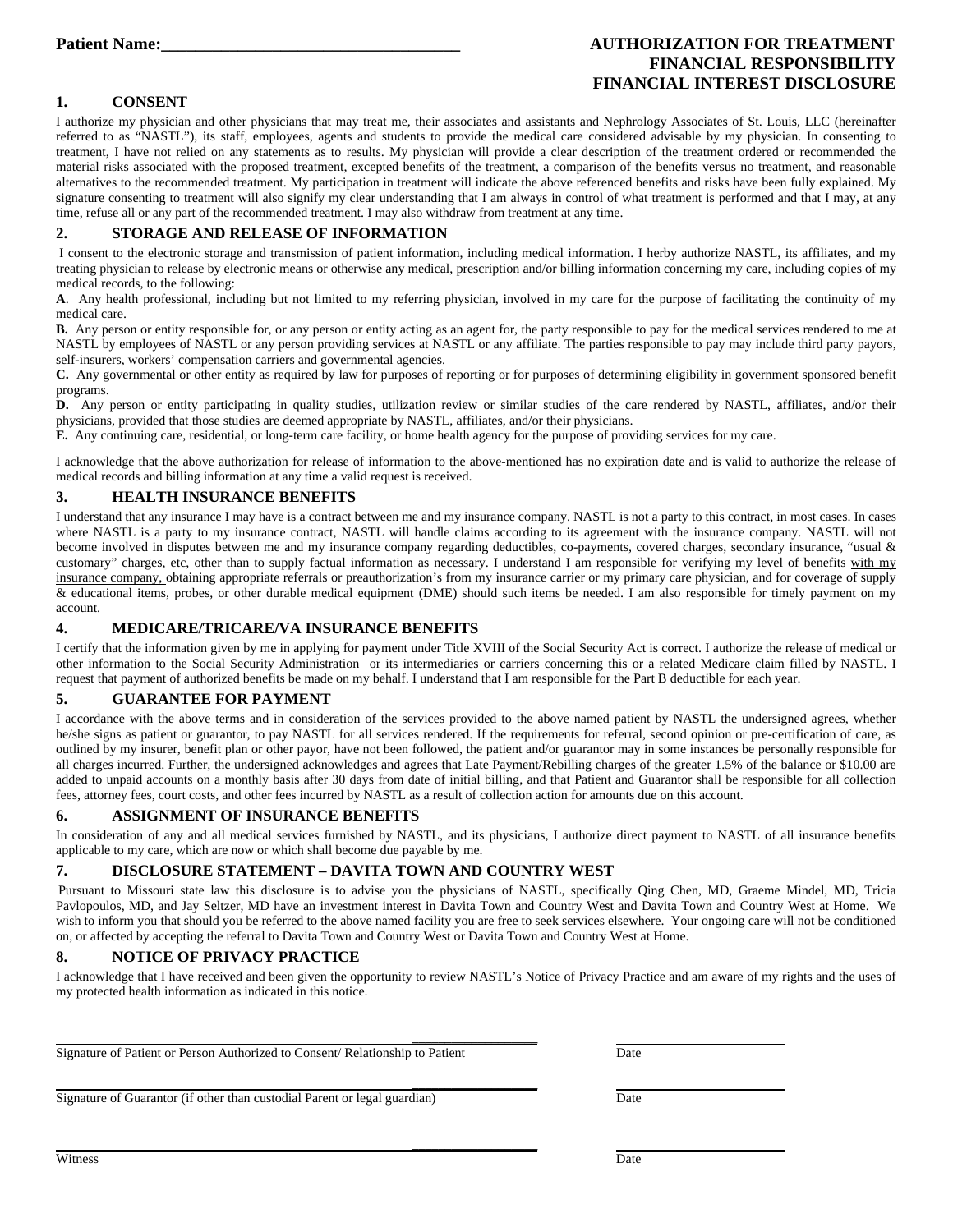#### NEPHROLOGY ASSOCIATES OF ST. LOUIS, LLC Walker Medical Building 12855 N. Forty Drive, Suite 205 St. Louis, MO 63141 Phone: (314) 720-0900

## MEDICATION LOG

| List All Allergies: |  |
|---------------------|--|

| <b>MEDICATION</b> | <b>DOSE</b> | FREQUENCY |
|-------------------|-------------|-----------|
|                   |             |           |
|                   |             |           |
|                   |             |           |
|                   |             |           |
|                   |             |           |
|                   |             |           |
|                   |             |           |
|                   |             |           |
|                   |             |           |
|                   |             |           |
|                   |             |           |
|                   |             |           |
|                   |             |           |
|                   |             |           |
|                   |             |           |
|                   |             |           |
|                   |             |           |
|                   |             |           |
|                   |             |           |
|                   |             |           |
|                   |             |           |
|                   |             |           |
|                   |             |           |
|                   |             |           |
|                   |             |           |
|                   |             |           |
|                   |             |           |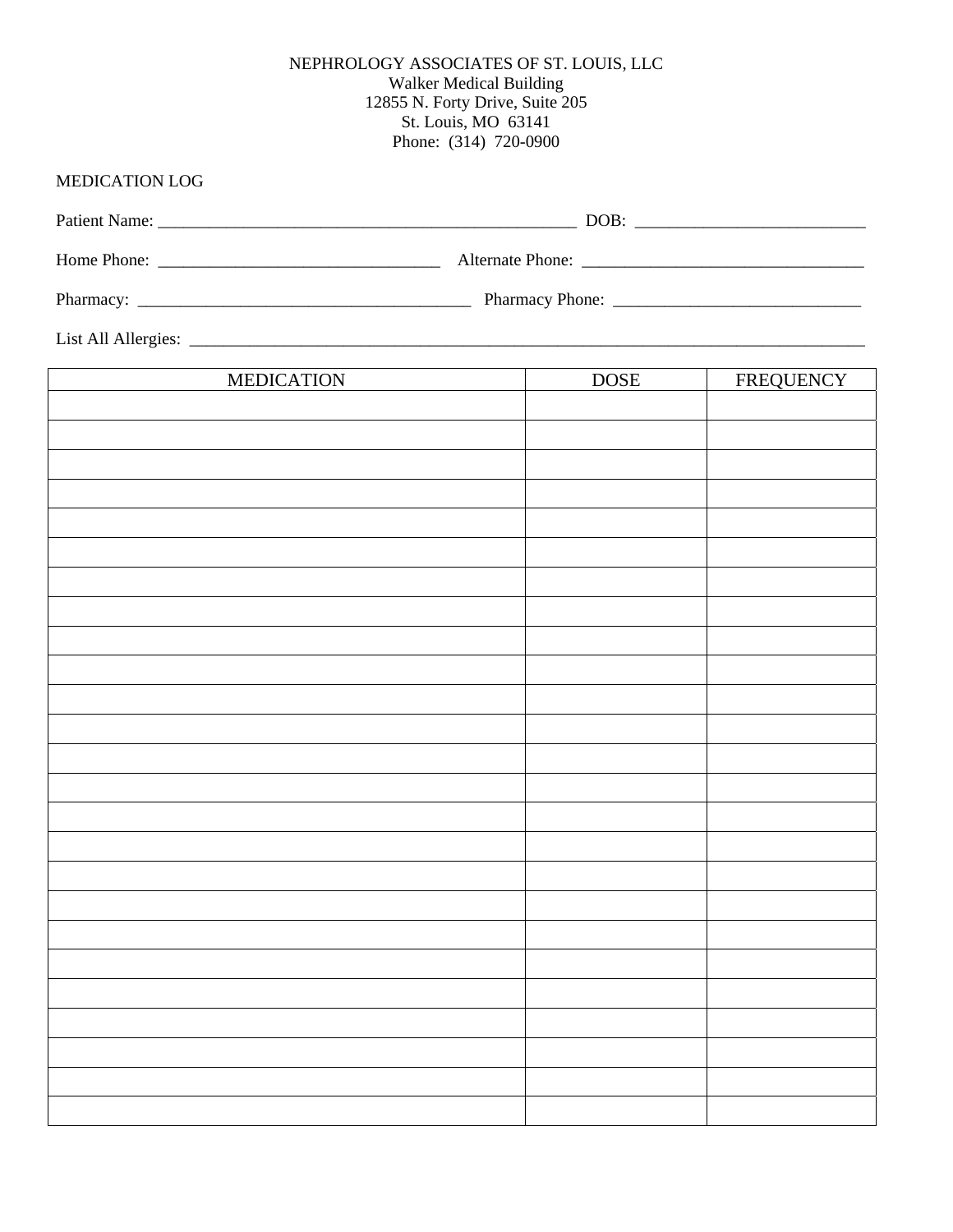#### **MEDICAL HISTORY**

|                                                                                                         |                                                                              |                                                                                                                                                  |                                                                              | PREVIOUS OCCUPATION: CONSERVATION:                                                                                                                                                                                |                                                                              |        |
|---------------------------------------------------------------------------------------------------------|------------------------------------------------------------------------------|--------------------------------------------------------------------------------------------------------------------------------------------------|------------------------------------------------------------------------------|-------------------------------------------------------------------------------------------------------------------------------------------------------------------------------------------------------------------|------------------------------------------------------------------------------|--------|
|                                                                                                         |                                                                              |                                                                                                                                                  |                                                                              |                                                                                                                                                                                                                   |                                                                              |        |
| PLEASE LIST ALL SYMPTOMS:                                                                               |                                                                              |                                                                                                                                                  |                                                                              |                                                                                                                                                                                                                   |                                                                              |        |
| Have you ever had:                                                                                      |                                                                              | PERSONAL HISTORY (please circle all answers that apply)                                                                                          |                                                                              | $\frac{3}{2}$<br>$\mathbf{6.}$ $\blacksquare$                                                                                                                                                                     |                                                                              |        |
| Anemia<br>Jaundice<br><b>Arthritis</b><br>Tuberculosis<br>Measles<br><b>Mumps</b><br>Stroke<br>Hayfever | yes no<br>yes no<br>yes no<br>yes no<br>yes no<br>yes no<br>yes no<br>yes no | Gallbladder Disease<br><b>Rheumatic Fever</b><br><b>Kidney Disease</b><br><b>Bladder Disease</b><br>Chicken Pox<br>Plerisy<br>Diabetes<br>Asthma | yes no<br>yes no<br>yes no<br>yes no<br>yes no<br>yes no<br>yes no<br>yes no | <b>High Blood Pressure</b><br><b>Colitis or Bowel Disease</b><br><b>Thyroid Disease</b><br><b>Bleeding Disorder</b><br><b>Small Pox</b><br>Cancer<br>Epilepsy<br>Pneumonia<br>Any Bone or Joint<br><b>Disease</b> | yes no<br>yes no<br>yes no<br>yes no<br>yes no<br>yes no<br>yes no<br>yes no | yes no |
|                                                                                                         |                                                                              |                                                                                                                                                  |                                                                              |                                                                                                                                                                                                                   |                                                                              |        |

| Do you have any allergies?<br>yes | no |
|-----------------------------------|----|
|-----------------------------------|----|

Please list your allergies: \_\_\_\_\_\_\_\_\_\_\_\_\_\_\_\_\_\_\_\_\_\_\_\_\_\_\_\_\_\_\_\_\_\_\_\_\_\_\_\_\_\_\_\_\_\_\_\_\_\_\_\_\_\_\_\_\_\_\_\_\_\_\_\_\_\_\_\_\_

## **Surgery**

Have you had any operations? Please list below.

| Type: | Year: |
|-------|-------|
| Type: | Year: |
| Type: | Year: |
| Type: | Year: |
|       |       |